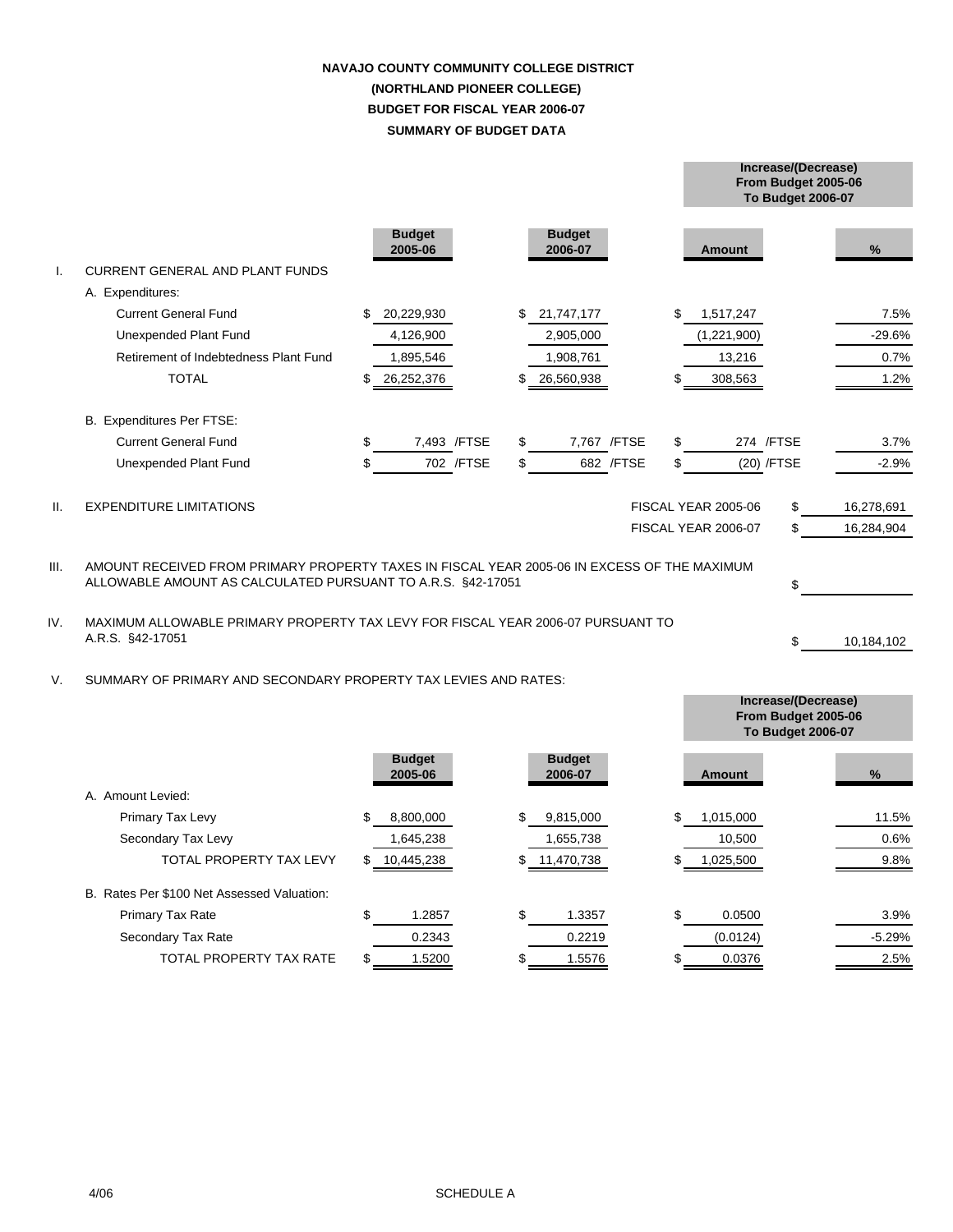#### **NAVAJO COUNTY COMMUNITY COLLEGE DISTRICT (NORTHLAND PIONEER COLLEGE) BUDGET FOR FISCAL YEAR 2006-07 CURRENT GENERAL FUND - REVENUES AND OTHER ADDITIONS**

**Increase/(Decrease) From Budget 2005-06**

|                                                                           |                                              |                          |                          | <b>To Budget 2006-07</b> |         |
|---------------------------------------------------------------------------|----------------------------------------------|--------------------------|--------------------------|--------------------------|---------|
|                                                                           | <b>Estimated</b><br><b>Actual</b><br>2005-06 | <b>Budget</b><br>2005-06 | <b>Budget</b><br>2006-07 | <b>Amount</b>            | %       |
| <b>REVENUES AND OTHER ADDITIONS BY SOURCE</b>                             |                                              |                          |                          |                          |         |
| <b>PROPERTY TAXES</b>                                                     |                                              |                          |                          |                          |         |
| Primary Tax Levy<br>Secondary Tax Levy - Override                         | \$<br>8,775,000                              | \$<br>8,800,000          | \$<br>9,815,000          | \$<br>1,015,000          | 11.5%   |
| Subtotal                                                                  | 8,775,000                                    | 8,800,000                | 9,815,000                | 1,015,000                | 11.5%   |
| <b>STATE APPROPRIATIONS</b>                                               |                                              |                          |                          |                          |         |
| Maintenance Support                                                       | 4,412,300                                    | 4,412,300                | 4,412,300                |                          |         |
| <b>Equalization Aid</b>                                                   | 2,730,700                                    | 2,730,700                | 3,370,900                | 640,200                  | 23.4%   |
| Subtotal                                                                  | 7,143,000                                    | 7,143,000                | 7,783,200                | 640,200                  | 9.0%    |
| GIFTS, GRANTS, AND CONTRACTS                                              |                                              |                          |                          |                          |         |
| <b>Government Grants and Contracts</b><br><b>Indirect Costs Recovered</b> | 650,000                                      | 650,000                  | 650,000                  |                          |         |
| Private Gifts, Grants, and Contracts                                      |                                              |                          |                          |                          |         |
| Subtotal                                                                  | 650,000                                      | 650,000                  | 650,000                  |                          |         |
| TUITION, REGISTRATION, AND STUDENT FEES                                   |                                              |                          |                          |                          |         |
| <b>General Tuition</b>                                                    | 2,375,000                                    | 2,600,000                | 2,525,000                | (75.000)                 | $-2.9%$ |
| Out-of-District Tuition<br><b>Out-of-State Tuition</b>                    | 435,000                                      | 475,000                  | 450,000                  | (25,000)                 | $-5.3%$ |
| <b>Student Fees</b>                                                       | 65,000<br>300,000                            | 75,000<br>300,000        | 75,000<br>300,000        |                          |         |
| Tuition and Fee Remissions or Waivers                                     |                                              |                          |                          |                          |         |
| Subtotal                                                                  | 3,175,000                                    | 3,450,000                | 3,350,000                | (100,000)                | $-2.9%$ |
| <b>OTHER SOURCES</b>                                                      |                                              |                          |                          |                          |         |
| Investment Income                                                         | 100,000                                      | 90,000                   | 90,000                   |                          |         |
| Other<br>Subtotal                                                         | 500,000<br>600,000                           | 500,000<br>\$<br>590,000 | 500,000<br>590,000       |                          |         |
| <b>Total Revenues and Other Additions</b>                                 | 20,343,000                                   | \$<br>20,633,000         | 22,188,200               | 1,555,200                | 7.5%    |
| UNRESTRICTED GENERAL FUND BALANCE                                         |                                              |                          |                          |                          |         |
| AT JULY 1, APPLIED TO BUDGET                                              | 447,017                                      | 1,000,000                | 1,000,000                |                          |         |
|                                                                           |                                              |                          |                          |                          |         |
| <b>TRANSFERS IN/(OUT)</b><br>Transfer Out - Primary Tax Levy              |                                              |                          |                          |                          |         |
| - Unexpended Plant Fund                                                   | (2,250,000)                                  | (1,100,000)              | (1,000,000)              | 100,000                  | $-9.1%$ |
| - Retirement of Indebtedness Fund                                         | (181, 308)                                   | (191,070)                | (253, 023)               | (61, 953)                | 32.4%   |
| - Auxiliary Fund<br>TOTAL AMOUNT AVAILABLE FOR EXPENDITURES               | (308, 500)                                   | (112,000)                | (188,000)                | (76,000)                 | 67.9%   |
|                                                                           | 18,050,209                                   | 20,229,930               | 21,747,177               | 1,517,247                | 7.5%    |
|                                                                           | ß.                                           | \$                       |                          | \$                       |         |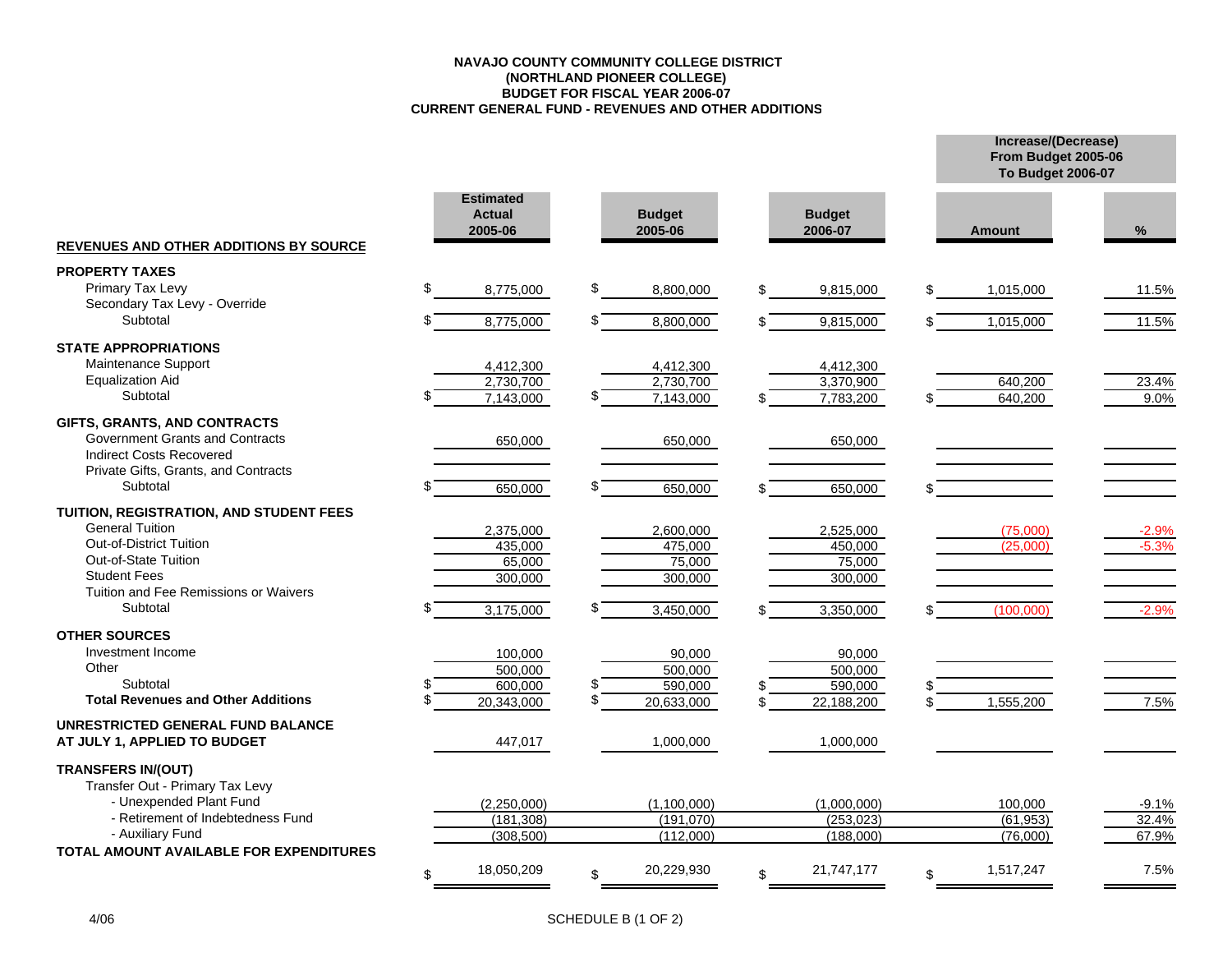#### **NAVAJO COUNTY COMMUNITY COLLEGE DISTRICT**

# **(NORTHLAND PIONEER COLLEGE)**

#### **BUDGET FOR FISCAL YEAR 2006-07**

#### **CURRENT GENERAL FUND - REVENUES AND OTHER ADDITIONS**

|      | UNRESTRICTED GENERAL FUND BALANCE AT JULY 1, 2006                       |           | \$ | 3,000,000 |
|------|-------------------------------------------------------------------------|-----------|----|-----------|
|      | Less: Governing Board Designations                                      |           |    |           |
|      |                                                                         | 2,000,000 |    |           |
|      | Other Amounts Unavailable to Finance<br>Expenditures of the Budget Year |           |    |           |
|      | Subtotal                                                                |           | S  | 2,000,000 |
| Add: | Amounts Not Expected to be Expended<br>in the Budget Year               |           |    |           |
|      | Subtotal                                                                |           | \$ |           |
|      | UNRESTRICTED GENERAL FUND BALANCE AT JULY 1, 2006, APPLIED TO BUDGET    |           | \$ | 1,000,000 |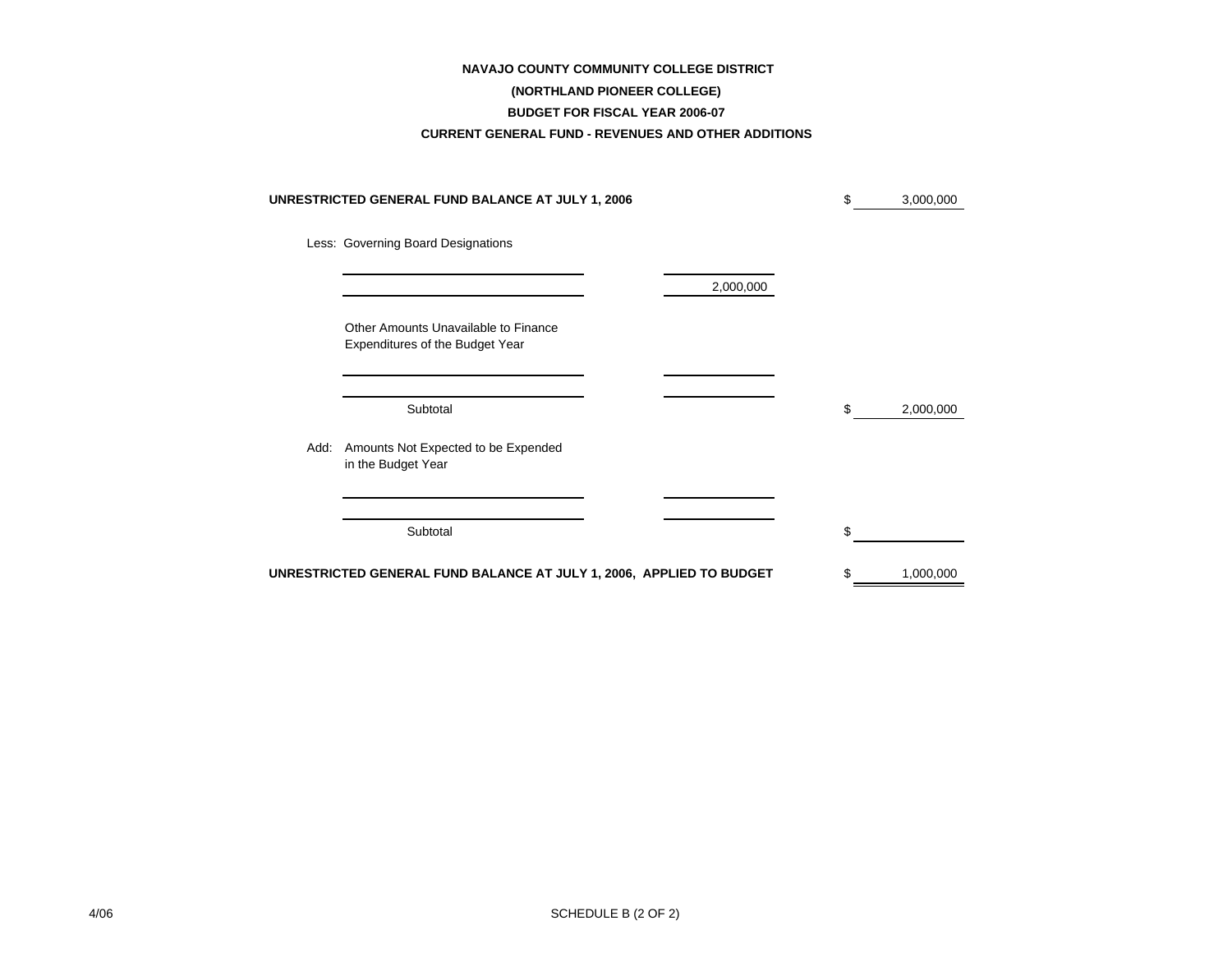#### **NAVAJO COUNTY COMMUNITY COLLEGE DISTRICT(NORTHLAND PIONEER COLLEGE) BUDGET FOR FISCAL YEAR 2006-07 PLANT FUNDS - REVENUES AND OTHER ADDITIONS**

**Increase/(Decrease) To Budget 2006-07**

**From Budget 2005-06**

|                                                                                                                                                                        | <b>Estimated</b><br><b>Actual</b><br>2005-06 |     | <b>Budget</b><br>2005-06 |     | <b>Budget</b><br>2006-07 |     | <b>Amount</b> | %        |
|------------------------------------------------------------------------------------------------------------------------------------------------------------------------|----------------------------------------------|-----|--------------------------|-----|--------------------------|-----|---------------|----------|
| <b>REVENUES AND OTHER ADDITIONS BY SOURCE</b>                                                                                                                          |                                              |     |                          |     |                          |     |               |          |
| <b>UNEXPENDED PLANT FUND</b><br>State Appropriations: Capital Support (2706 FTSE @ \$210 each)<br>Investment Income<br>Proceeds from Sale of Bonds                     | 576,900<br>50,000                            |     | 576,900<br>50,000        | \$  | 568,300<br>50,000        | \$  | (8,600)       | $-1.5%$  |
| <b>Other Revenues and Additions</b><br><b>Total Revenues and Other Additions</b>                                                                                       | 626,900                                      |     | 626,900                  |     | 618,300                  |     | (8,600)       | $-1.4%$  |
| RESTRICTED FUND BALANCE AT JULY 1                                                                                                                                      | 1,228,100                                    |     | 2,500,000                |     | 1,286,700                |     | (1,213,300)   | $-48.5%$ |
| <b>TRANSFERS IN/(OUT)</b><br>Transfer In - Primary Tax Levy - Current General Fund                                                                                     | 1,000,000                                    |     | 1,000,000                |     | 1,000,000                |     |               |          |
| Less: Amounts accumulated for future capital acquisitions                                                                                                              |                                              |     |                          |     |                          |     |               |          |
| <b>TOTAL AMOUNT AVAILABLE FOR EXPENDITURES -</b><br><b>UNEXPENDED PLANT FUND</b>                                                                                       | \$<br>2,855,000                              | \$  | 4,126,900                | \$  | 2,905,000                | \$  | (1,221,900)   | $-29.6%$ |
| <b>RETIREMENT OF INDEBTEDNESS PLANT FUND</b><br>Sources for payment of principal and interest<br>on general obligation bonds<br>Secondary Tax Levy<br>Other (Identify) | \$<br>1,645,238                              | \$. | 1,645,238                | \$  | 1,655,738                | \$. | 10,500        | 0.6%     |
| <b>Total Revenues and Other Additions</b>                                                                                                                              | 1,645,238                                    |     | 1,645,238                | \$. | 1,655,738                | ß.  | 10,500        | 0.6%     |
| FUND BALANCE AT JULY 1 RESTRICTED FOR RETIREMENT<br>OF GENERAL OBLIGATION BONDS                                                                                        |                                              |     |                          |     |                          |     |               |          |
| TRANSFERS IN/(OUT)                                                                                                                                                     |                                              |     |                          |     |                          |     |               |          |
|                                                                                                                                                                        |                                              |     |                          |     |                          |     |               |          |
| Less: Amounts restricted for future debt service requirements                                                                                                          |                                              |     |                          |     |                          |     |               |          |
| TOTAL AMOUNT AVAILABLE FOR RETIREMENT<br>OF GENERAL OBLIGATION BONDS                                                                                                   | \$<br>1,645,238                              | \$  | 1,645,238                | \$  | 1,655,738                | \$  | 10,500        | 0.6%     |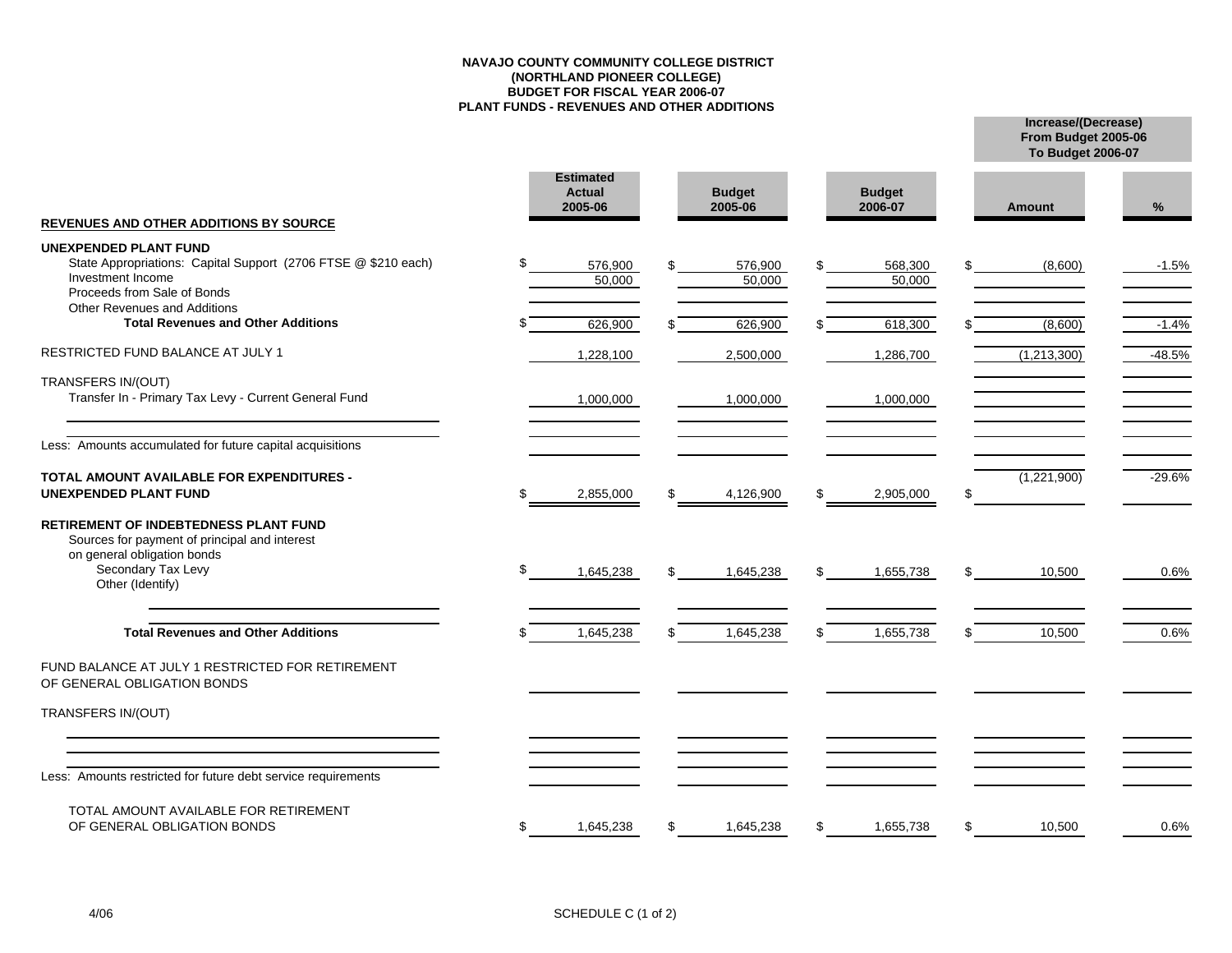#### **NAVAJO COUNTY COMMUNITY COLLEGE DISTRICT(NORTHLAND PIONEER COLLEGE) BUDGET FOR FISCAL YEAR 2006-07 PLANT FUNDS - REVENUES AND OTHER ADDITIONS**

**Increase/(Decrease)**

**From Budget 2005-06**

|                                                                                   |                                              |     |                          |     |                          | <b>To Budget 2006-07</b> |           |
|-----------------------------------------------------------------------------------|----------------------------------------------|-----|--------------------------|-----|--------------------------|--------------------------|-----------|
|                                                                                   | <b>Estimated</b><br><b>Actual</b><br>2005-06 |     | <b>Budget</b><br>2005-06 |     | <b>Budget</b><br>2006-07 | <b>Amount</b>            | %         |
| Sources for payment of principal and interest on revenue bonds (Identify)         |                                              |     |                          |     |                          |                          |           |
| <b>Total Revenues and Other Additions</b>                                         |                                              |     |                          | \$  |                          |                          |           |
| FUND BALANCE AT JULY 1 RESTRICTED<br>FOR RETIREMENT OF REVENUE BONDS              |                                              |     |                          |     |                          |                          |           |
| TRANSFERS IN/(OUT)<br>Transfer In - Current General Fund                          | 181,308                                      |     | 181,308                  |     | 253,023                  | 71,715                   | 39.6%     |
| Transfer In - Auxiliary Fund                                                      | 69,000                                       |     | 69,000                   |     |                          | (69,000)                 | $-100.0%$ |
| Less: Amounts restricted for future debt service requirements                     |                                              |     |                          |     |                          |                          |           |
| TOTAL AMOUNT AVAILABLE FOR RETIREMENT<br>OF REVENUE BONDS                         | \$<br>250,308                                | \$. | 250,308                  | \$  | 253,023                  | \$<br>2,715              | 1.1%      |
| Sources for payment of principal and interest on other long-term debt (Identify)  |                                              |     |                          |     |                          |                          |           |
| <b>Total Revenues and Other Additions</b>                                         |                                              |     |                          | \$. |                          |                          |           |
| FUND BALANCE AT JULY 1 RESTRICTED<br>FOR RETIREMENT OF OTHER LONG-TERM DEBT       |                                              |     |                          |     |                          |                          |           |
| TRANSFERS IN/(OUT)                                                                |                                              |     |                          |     |                          |                          |           |
| Less: Amounts restricted for future debt service requirements                     |                                              |     |                          |     |                          |                          |           |
| TOTAL AMOUNT AVAILABLE FOR RETIREMENT<br>OF OTHER LONG-TERM DEBT                  |                                              |     |                          | \$  |                          | \$                       |           |
| TOTAL AMOUNT AVAILABLE FOR EXPENDITURES-<br>RETIREMENT OF INDEBTEDNESS PLANT FUND | 1,895,546                                    |     | 1,895,546                | \$  | 1,908,761                | \$<br>13,215             | 0.7%      |
|                                                                                   |                                              |     |                          |     |                          |                          |           |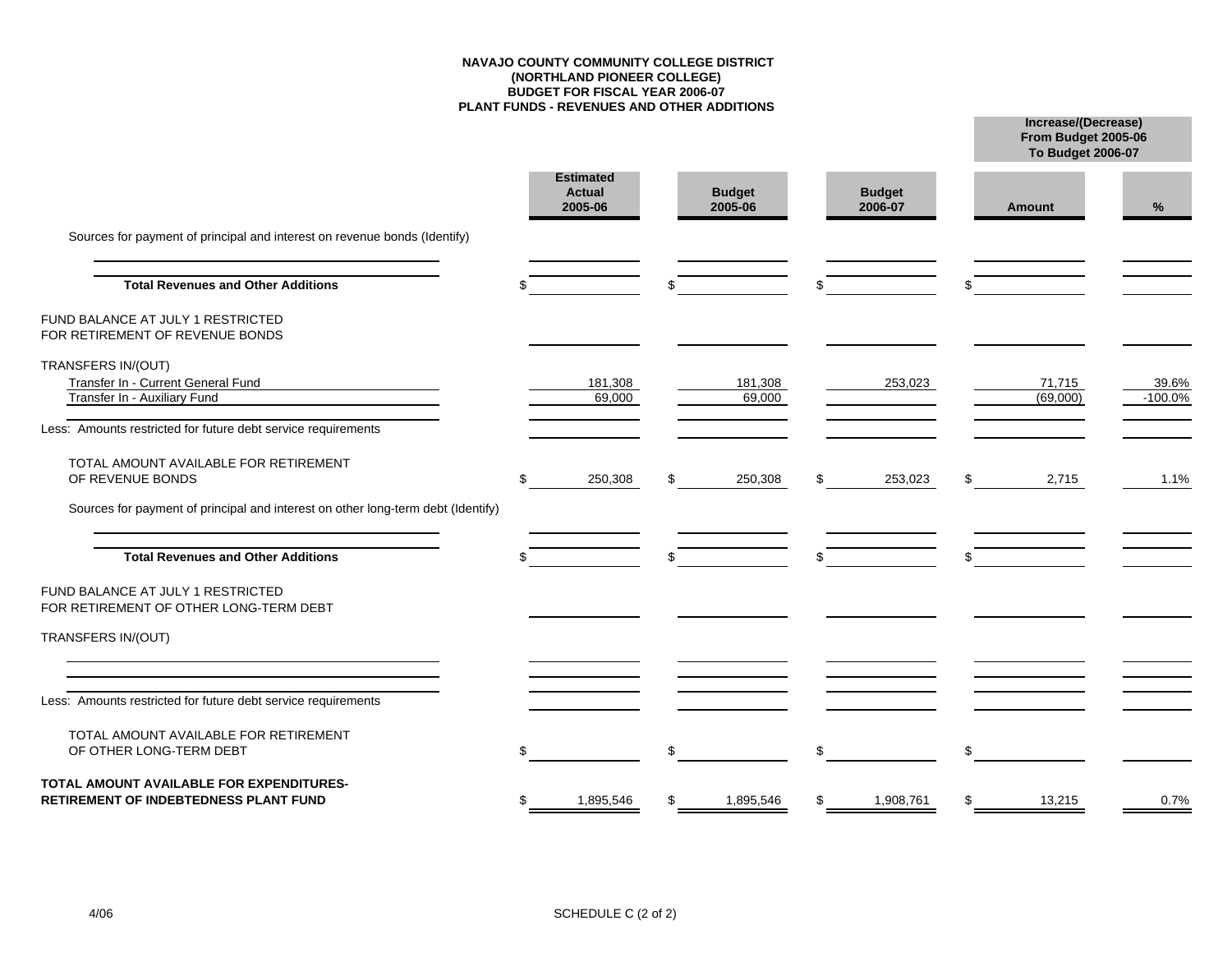#### **NAVAJO COUNTY COMMUNITY COLLEGE DISTRICT(NORTHLAND PIONEER COLLEGE) BUDGET FOR FISCAL YEAR 2006-07 CURRENT GENERAL FUND AND PLANT FUNDS - EXPENDITURES AND OTHER DEDUCTIONS**

**Increase/(Decrease) From Budget 2005-06 To Budget 2006-07**

|                                                                                                                                              | <b>Estimated</b><br><b>Actual</b><br>2005-06 | <b>Budget</b><br>2005-06 | <b>Budget</b><br>2006-07 | <b>Amount</b>   | %         |
|----------------------------------------------------------------------------------------------------------------------------------------------|----------------------------------------------|--------------------------|--------------------------|-----------------|-----------|
| <b>CURRENT GENERAL FUND</b>                                                                                                                  |                                              |                          |                          |                 |           |
| <b>Instruction</b>                                                                                                                           | 8,121,992                                    | 8,668,000                | \$<br>8,682,000          | 14,000          | 0.2%      |
| <b>Public Service</b>                                                                                                                        |                                              |                          |                          |                 |           |
| Academic Support                                                                                                                             | 877,909                                      | 915.000                  | 937.000                  | 22.000          | 2.4%      |
| <b>Student Services</b>                                                                                                                      | 1,227,917                                    | 1,145,000                | 1,258,000                | 113,000         | 9.9%      |
| Institutional Support (Administration)                                                                                                       | 5,734,997                                    | 6,165,000                | 6,324,000                | 159,000         | 2.6%      |
| Operation and Maintenance of Plant<br>Scholarships                                                                                           | 1,862,393                                    | 1,950,000                | 2,048,000                | 98,000          | 5.0%      |
| Contingency                                                                                                                                  | 225,000                                      | 250,000                  | 250,000                  |                 |           |
|                                                                                                                                              |                                              | 1,136,930                | 2,248,177                | 1,111,247       | 97.7%     |
| <b>TOTAL EXPENDITURES AND OTHER DEDUCTIONS</b>                                                                                               |                                              |                          |                          |                 |           |
| OF CURRENT GENERAL FUND                                                                                                                      | 18,050,209                                   | \$<br>20,229,930         | \$<br>21,747,177         | \$<br>1,517,247 | 7.5%      |
| <b>PLANT FUNDS:</b><br>UNEXPENDED PLANT FUND                                                                                                 |                                              |                          |                          |                 |           |
| Land                                                                                                                                         |                                              | \$                       | \$                       | \$              |           |
| <b>Buildings</b>                                                                                                                             | 2,000,000                                    | 2,671,900                | 2,000,000                | (671,900)       | $-25.1%$  |
| Improvements Other Than Buildings                                                                                                            | 200,000                                      | 200.000                  |                          | (200,000)       | $-100.0%$ |
| Equipment                                                                                                                                    | 600,000                                      | 1,200,000                | 850,000                  | (350,000)       | $-29.2%$  |
| Library Books                                                                                                                                | 55,000                                       | 55,000                   | 55,000                   |                 |           |
| Museum and Art Collections                                                                                                                   |                                              |                          |                          |                 |           |
| <b>Construction in Progress</b>                                                                                                              |                                              |                          |                          |                 |           |
| Contingency                                                                                                                                  |                                              |                          |                          |                 |           |
| Retirement of Indebtedness - Capital Leases and Installment Purchases<br>Interest on Indebtedness - Capital Leases and Installment Purchases |                                              |                          |                          |                 |           |
| <b>TOTAL EXPENDITURES AND OTHER DEDUCTIONS</b>                                                                                               |                                              |                          |                          | (1,221,900)     | $-29.6%$  |
| OF UNEXPENDED PLANT FUND                                                                                                                     | \$<br>2,855,000                              | \$<br>4,126,900          | \$<br>2,905,000          | \$              |           |
| <b>RETIREMENT OF INDEBTEDNESS PLANT FUND</b>                                                                                                 |                                              |                          |                          |                 |           |
| Retirement of Indebtedness - General Obligation Bonds                                                                                        | 1,475,000                                    | 1,475,000                | 1,515,000                | 40,000          | 2.7%      |
| Interest on Indebtedness - General Obligation Bonds                                                                                          | 170,238                                      | 170,238                  | 140,738                  | (29, 500)       | $-17.3%$  |
| Retirement of Indebtedness - Revenue Bonds                                                                                                   |                                              |                          |                          |                 |           |
| Interest on Indebtedness - Revenue Bonds                                                                                                     |                                              |                          |                          |                 |           |
| Retirement of Indebtedness - Other Long-Term Debt                                                                                            | 195,000                                      | 195.000                  | 210,000                  | 15,000          | 7.7%      |
| Interest on Indebtedness - Other Long-Term Debt                                                                                              | 55,308                                       | 55,308                   | 43,023                   | (12, 285)       | $-22.2%$  |
| Other-Property Tax Judgment                                                                                                                  |                                              |                          |                          |                 |           |
| TOTAL EXPENDITURES AND OTHER DEDUCTIONS OF RETIREMENT                                                                                        |                                              |                          |                          |                 |           |
| OF INDEBTEDNESS PLANT FUND                                                                                                                   | 1,895,546                                    | 1,895,546                | \$<br>1,908,761          | \$<br>13,216    | 0.7%      |
|                                                                                                                                              |                                              |                          |                          |                 |           |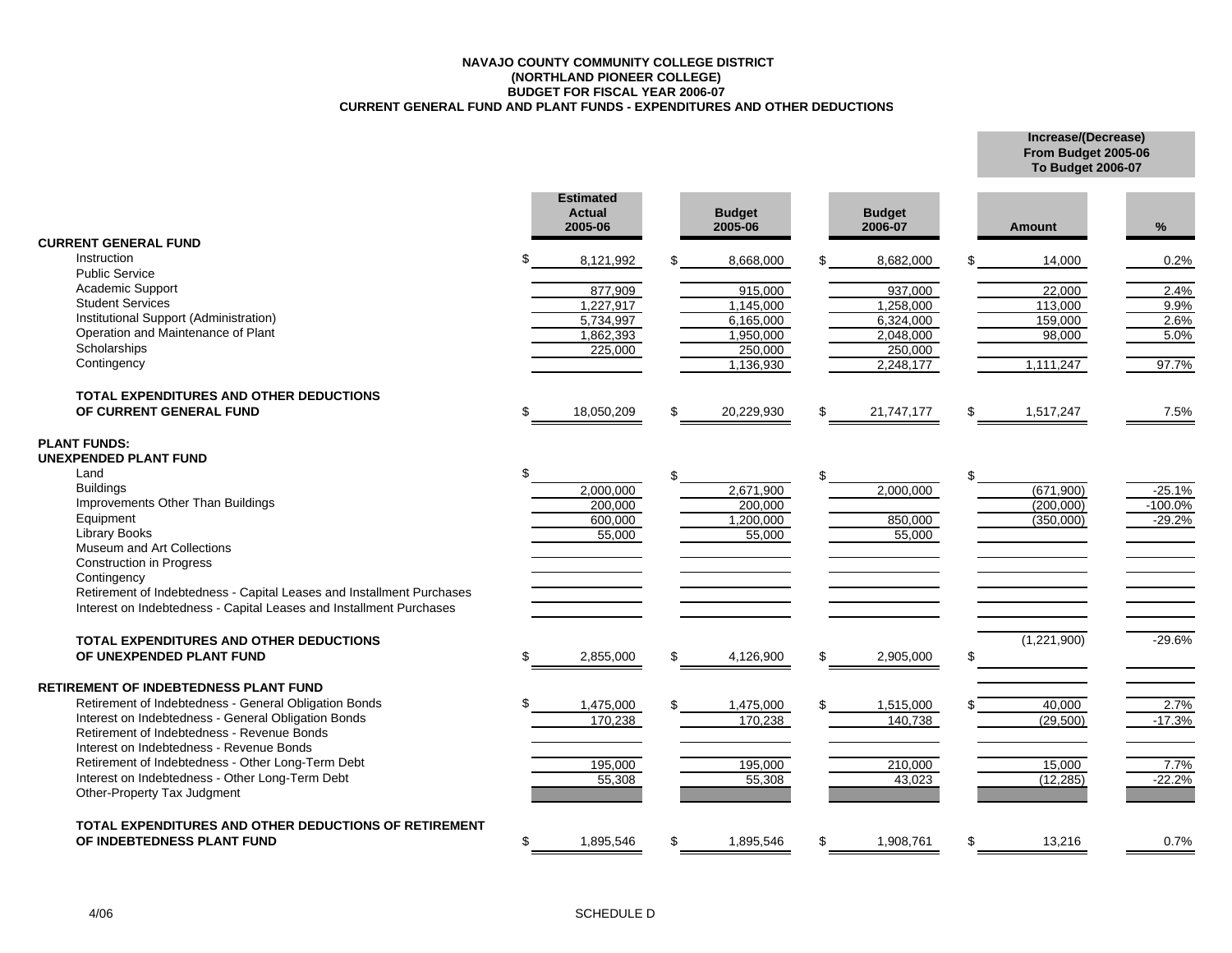#### **CURRENT AUXILIARY ENTERPRISES FUND - REVENUES AND OTHER ADDITIONS BUDGET FOR FISCAL YEAR 2006-07 (NORTHLAND PIONEER COLLEGE) NAVAJO COUNTY COMMUNITY COLLEGE DISTRICT**

|                                                                                                                                                                                                               |                                              |                                              |                                            | From Budget 2005-06<br><b>To Budget 2006-07</b> |                            |
|---------------------------------------------------------------------------------------------------------------------------------------------------------------------------------------------------------------|----------------------------------------------|----------------------------------------------|--------------------------------------------|-------------------------------------------------|----------------------------|
| <b>REVENUES AND OTHER ADDITIONS BY SOURCE</b>                                                                                                                                                                 | <b>Estimated</b><br><b>Actual</b><br>2005-06 | <b>Budget</b><br>2005-06                     | <b>Budget</b><br>2006-07                   | <b>Amount</b>                                   | %                          |
| <b>TUITION AND STUDENT FEES</b><br><b>General Tuition</b><br>Out-of-District Tuition<br>Out-of-State Tuition<br><b>Student Fees</b><br>Tuition and Fee Remissions or Waivers<br>Subtotal                      | \$.                                          | \$                                           | \$.                                        | \$                                              |                            |
| <b>SALES AND SERVICES</b><br><b>Bookstore Sales</b><br><b>Food Services Sales</b><br><b>Dormitory Rentals</b><br>Intercollegiate Athletics<br>Parking Fees or Permits<br>Other Sales and Services<br>Subtotal | 975,000<br>12,500<br>70,000<br>1,057,500     | 975,000<br>8,000<br>75,000<br>1,058,000<br>S | 1,050,000<br>12,000<br>75,000<br>1,137,000 | 75,000<br>(8,000)<br>12,000<br>79,000           | 7.7%<br>$-100.0\%$<br>7.5% |
| <b>OTHER REVENUES AND ADDITIONS</b><br>Investment Income<br>Other (Identify)                                                                                                                                  |                                              |                                              |                                            |                                                 |                            |
| Subtotal                                                                                                                                                                                                      |                                              | \$                                           |                                            | \$.                                             |                            |
| <b>Total Revenues and Other Additions</b><br><b>UNRESTRICTED FUND BALANCE AT JULY 1</b>                                                                                                                       | 1,057,500<br>\$.                             | 1,058,000<br>\$                              | 1,137,000<br>\$                            | 79,000<br>\$                                    | 7.5%                       |
| <b>TRANSFERS IN/(OUT)</b><br>Transfer In - Current General Fund<br>Transfer Out-Retirement of Indebtedness Plant Fund                                                                                         | 308,500<br>(69,000)                          | 112,000<br>(69,000)                          | 188,000                                    | 76,000<br>69,000                                | 67.9%<br>$-100.0%$         |
| TOTAL AMOUNT AVAILABLE FOR EXPENDITURES                                                                                                                                                                       | 1,297,000<br>ደ                               | 1,101,000<br>\$                              | 1,325,000<br>\$                            | 224,000<br>\$                                   | 20.3%                      |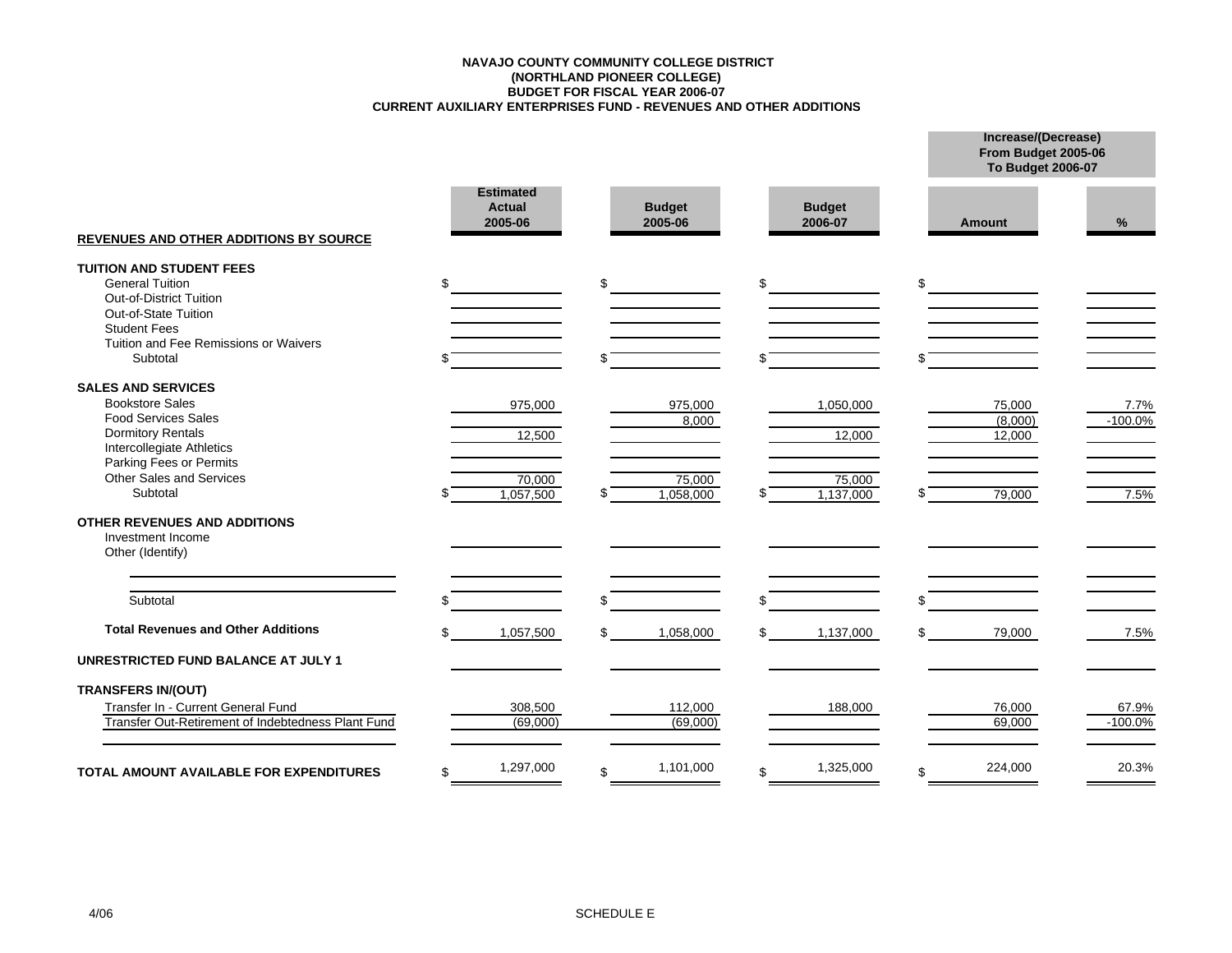#### **NAVAJO COUNTY COMMUNITY COLLEGE DISTRICT**

## **(NORTHLAND PIONEER COLLEGE)**

#### **BUDGET FOR FISCAL YEAR 2006-07**

#### **CURRENT RESTRICTED FUND - REVENUES AND OTHER ADDITIONS**

|                                                                                                        |                                              |                          |                          | From Budget 2005-06<br>To Budget 2006-07 |      |
|--------------------------------------------------------------------------------------------------------|----------------------------------------------|--------------------------|--------------------------|------------------------------------------|------|
| <b>REVENUES AND OTHER ADDITIONS BY SOURCE</b>                                                          | <b>Estimated</b><br><b>Actual</b><br>2005-06 | <b>Budget</b><br>2005-06 | <b>Budget</b><br>2006-07 | <b>Amount</b>                            | $\%$ |
|                                                                                                        |                                              |                          |                          |                                          |      |
| GIFTS, GRANTS, AND CONTRACTS<br><b>Federal Grants and Contracts</b>                                    | \$                                           | \$                       | \$                       | \$                                       |      |
| <b>State Grants and Contracts</b>                                                                      | 2,500,000<br>600,000                         | 3,000,000                | 3,000,000                |                                          |      |
| <b>Local Grants and Contracts</b>                                                                      | 50,000                                       | 700,000<br>20,000        | 700,000<br>20,000        |                                          |      |
| Private Gifts, Grants, and Contracts                                                                   | 250,000                                      | 350,000                  | 350,000                  |                                          |      |
| Subtotal                                                                                               | 3,400,000<br>ß.                              | 4,070,000<br>\$.         | 4,070,000<br>\$          | \$                                       |      |
|                                                                                                        |                                              |                          |                          |                                          |      |
| OTHER REVENUES AND ADDITIONS<br>Investment Income<br><b>State Shared Sales Tax</b><br>Other (Identify) |                                              |                          |                          |                                          |      |
| Subtotal                                                                                               |                                              | \$                       | \$                       | \$                                       |      |
| <b>Total Revenues and Other Additions</b>                                                              | 3,400,000<br>\$                              | \$<br>4,070,000          | \$<br>4,070,000          | \$                                       |      |
| <b>RESTRICTED FUND BALANCE AT JULY 1</b>                                                               |                                              |                          |                          |                                          |      |
| <b>TRANSFERS IN/(OUT)</b>                                                                              |                                              |                          |                          |                                          |      |
|                                                                                                        |                                              |                          |                          |                                          |      |
| <b>TOTAL AMOUNT AVAILABLE FOR EXPENDITURES</b>                                                         | 3,400,000<br>\$                              | 4,070,000<br>\$          | 4,070,000<br>\$          | \$                                       |      |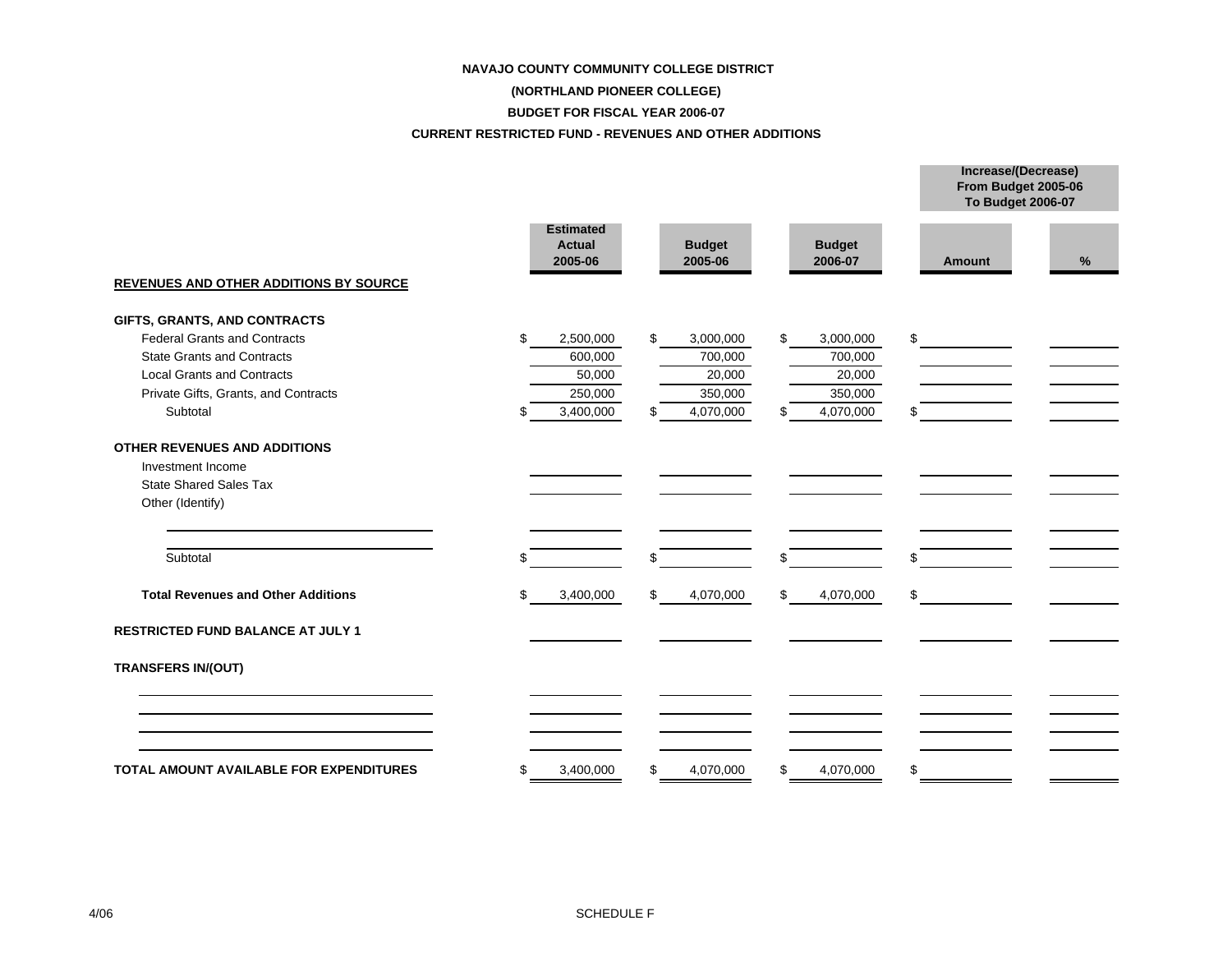# **NAVAJO COUNTY COMMUNITY COLLEGE DISTRICT**

#### **(NORTHLAND PIONEER COLLEGE) BUDGET FOR FISCAL YEAR 2006-07**

### **CURRENT AUXILIARY ENTERPRISES AND CURRENT RESTRICTED FUNDS - EXPENDITURES AND OTHER DEDUCTIONS**

|                                                                                         |   |                                              |     |                          |     |                          |     | From Budget 2005-06<br>To Budget 2006-07 |           |
|-----------------------------------------------------------------------------------------|---|----------------------------------------------|-----|--------------------------|-----|--------------------------|-----|------------------------------------------|-----------|
|                                                                                         |   | <b>Estimated</b><br><b>Actual</b><br>2005-06 |     | <b>Budget</b><br>2005-06 |     | <b>Budget</b><br>2006-07 |     | <b>Amount</b>                            | %         |
| <b>CURRENT AUXILIARY ENTERPRISES FUND</b>                                               |   |                                              |     |                          |     |                          |     |                                          |           |
| <b>Bookstore</b>                                                                        |   | 1,075,000                                    |     | 925,000                  | \$. | 1,100,000                | \$. | 175,000                                  | 18.9%     |
| <b>Food Services</b>                                                                    |   |                                              |     | 1,000                    |     |                          |     | (1,000)                                  | $-100.0%$ |
| Dormitories                                                                             |   | 27,000                                       |     |                          |     | 25,000                   |     | 25,000                                   |           |
| Intercollegiate Athletics                                                               |   |                                              |     |                          |     |                          |     |                                          |           |
| Other Sales and Services                                                                |   | 195,000                                      |     | 175,000                  |     | 200,000                  |     | 25,000                                   | 14.3%     |
| <b>TOTAL EXPENDITURES AND OTHER DEDUCTIONS</b><br>OF CURRENT AUXILIARY ENTERPRISES FUND |   | 1,297,000                                    |     | 1,101,000                | \$  | 1,325,000                | \$  | 224,000                                  | 20.3%     |
| <b>CURRENT RESTRICTED FUND</b>                                                          |   |                                              |     |                          |     |                          |     |                                          |           |
| Instruction                                                                             |   | 500,000                                      | \$. | 750,000                  | \$  | 750,000                  | \$  |                                          |           |
| <b>Public Service</b>                                                                   |   | 10,000                                       |     | 20,000                   |     | 20,000                   |     |                                          |           |
| Academic Support                                                                        |   |                                              |     |                          |     |                          |     |                                          |           |
| <b>Student Services</b>                                                                 |   | 275,000                                      |     | 355,000                  |     | 355,000                  |     |                                          |           |
| Institutional Support (Administration)                                                  |   | 30,000                                       |     | 65,000                   |     | 65,000                   |     |                                          |           |
| Operation and Maintenance of Plant                                                      |   |                                              |     |                          |     |                          |     |                                          |           |
| Scholarships                                                                            |   | 2,585,000                                    |     | 2,880,000                |     | 2,880,000                |     |                                          |           |
| <b>TOTAL EXPENDITURES AND OTHER DEDUCTIONS</b>                                          |   |                                              |     |                          |     |                          |     |                                          |           |
| OF CURRENT RESTRICTED FUND                                                              | S | 3,400,000                                    | \$. | 4,070,000                | \$  | 4,070,000                | \$  |                                          |           |